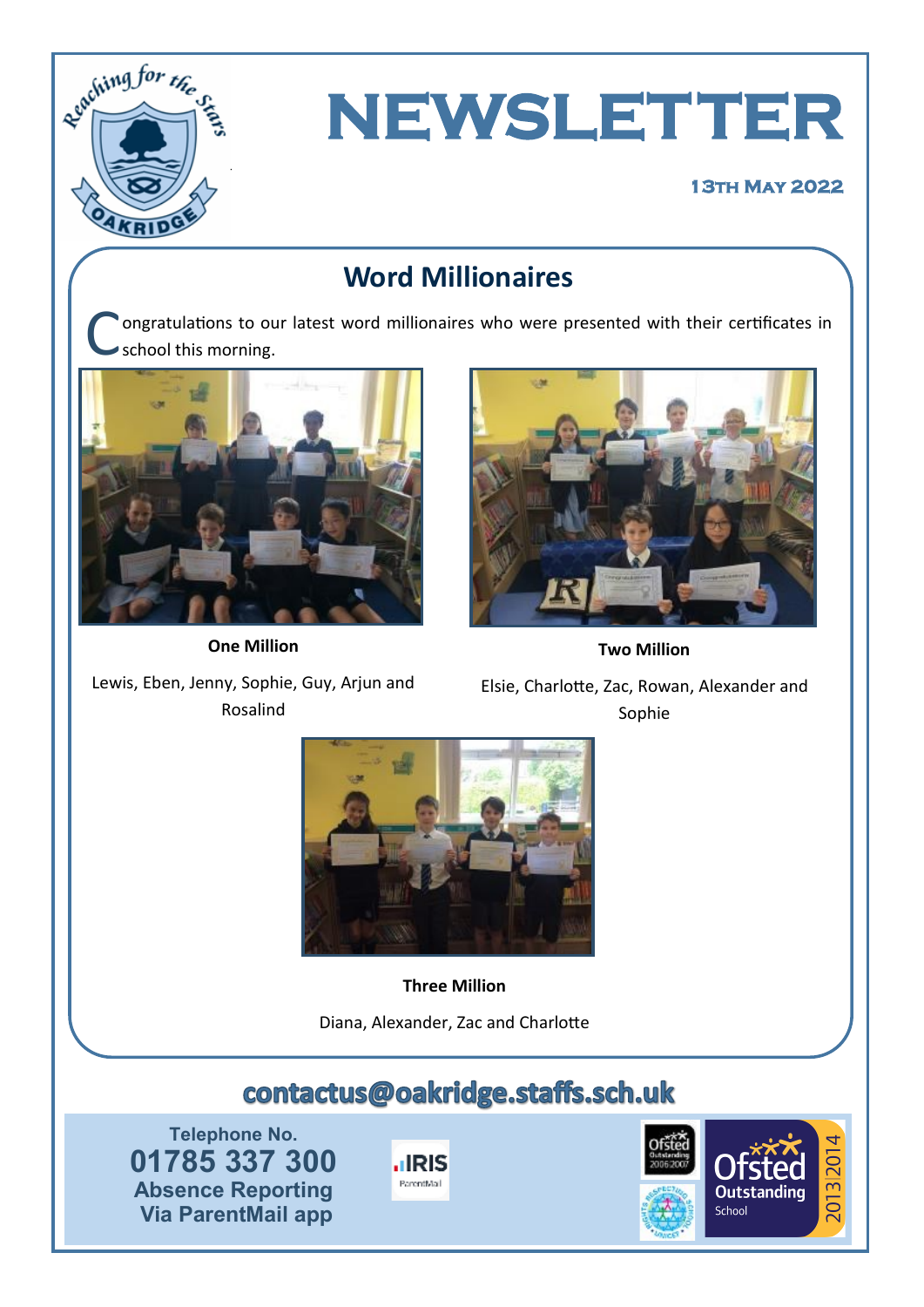# **Covid Vaccinations for 5—11 Year Olds**

J ust a reminder that healthy 5 to 11 year<br>olds have now been offered the COVIDust a reminder that healthy 5 to 11 year 19 vaccine. Vaccinations will take place outside of school, in vaccination centres, pharmacies, GP surgeries and walk-in centres. Parents of 5 to 11 year olds should have received a letter from the NHS with further information on the vaccine.

For 5 to 11 year old and 12 to 15 year old vaccinations, parents can [book COVID](https://www.nhs.uk/conditions/coronavirus-covid-19/coronavirus-vaccination/book-coronavirus-vaccination/?utm_source=29%20March%202022%20C19&utm_medium=Daily%20Email%20C19&utm_campaign=DfE%20C19)-19 [vaccination appointments online,](https://www.nhs.uk/conditions/coronavirus-covid-19/coronavirus-vaccination/book-coronavirus-vaccination/?utm_source=29%20March%202022%20C19&utm_medium=Daily%20Email%20C19&utm_campaign=DfE%20C19) at a vaccination centre or pharmacy, or [find a](https://www.nhs.uk/conditions/coronavirus-covid-19/coronavirus-vaccination/find-a-walk-in-coronavirus-covid-19-vaccination-site/?utm_source=29%20March%202022%20C19&utm_medium=Daily%20Email%20C19&utm_campaign=DfE%20C19)  walk-in COVID-[19 vaccination site w](https://www.nhs.uk/conditions/coronavirus-covid-19/coronavirus-vaccination/find-a-walk-in-coronavirus-covid-19-vaccination-site/?utm_source=29%20March%202022%20C19&utm_medium=Daily%20Email%20C19&utm_campaign=DfE%20C19)ithout needing an appointment.

# **Nursery and Reception September 2022**

If you have applied for a place in our<br>Nursery or Reception class in September f you have applied for a place in our 2022 you should now have received a letter sent via email from

admissions@oakridge.staffs.sch.uk.

Could you please reply and complete the attached forms by next Friday—20th May.

If you expected to receive forms from us and they have not arrived could you please check your junk box.

# **Nursery Visit to Ash End House Farm**

O n Monday we will be taking the Nursery children on a trip to a farm when we visit Ashend House Farm, Tamworth.

We will be travelling by coach from school and will leave school at 9.15 am. We will be picked up from the farm at 2.15pm and return to school at approximately 3.00pm.

As we will be out of school at lunchtime, everyone will require a packed lunch and a drink. Could you please put these in a backpack so the children's hands can be kept free.

Children need to wear school uniform, and as we will be outside for much of the day they will need to take a waterproof coat and wellies. We recommend that every child takes a hat and that sun cream is applied (depending on the weather forecast).



£25,000 Jackpot

(STAFFORD)

£10.50 - won by Ms T

 $5)(7)(6)(4)(3)(9)$ 

 $2)(1)(9)(4)(2)(6)$ 

Sat 07 May 2022

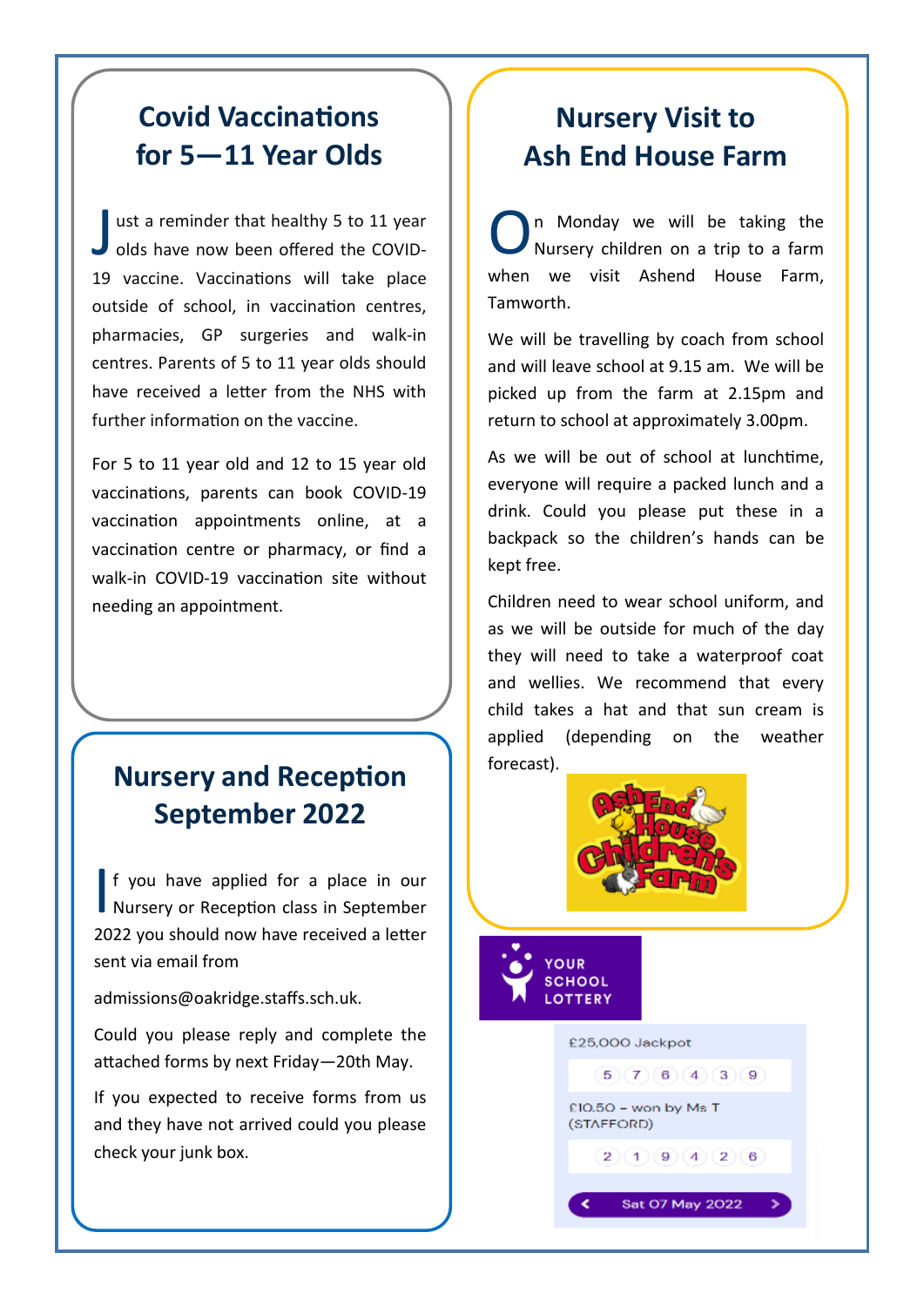#### **Jubilee Celebrations—May 27th**

A s you are aware, this year, Her Majesty The Queen will become the first British Monarch to celebrate a Platinum Jubilee after 70 years of service. At Oakridge, we will mark this special occasion on May 27<sup>th</sup>, before the children break up for half term.

In the run-up to the day we be having some assemblies to learn about the royal family and what happens at a coronation. We have also been busy designing our own commemorative mug and we are looking forward to these arriving very soon!

On our celebration day, our learning will be based around the Jubilee. The lunch menu will have a jubilee theme and the children can come into school in non-uniform wearing their own blue, white and red clothes.

To complete the day, the school will come together to 'plant a tree for the jubilee' to support The Queens Green Canopy project and enjoy an 'afternoon tea' with a Victoria sponge.

We look forward to a wonderful day!

### **The Oakridge Way**

e are always delighted to hear about our pupils when they take The Oakridge Way beyond the school gates and out into the wider world.

Last week Stanley , in Year 2, helped arrange a cake sale with his nanna to raise funds for the Ukrainian refugee appeal.

Stanley we are all very proud of you.

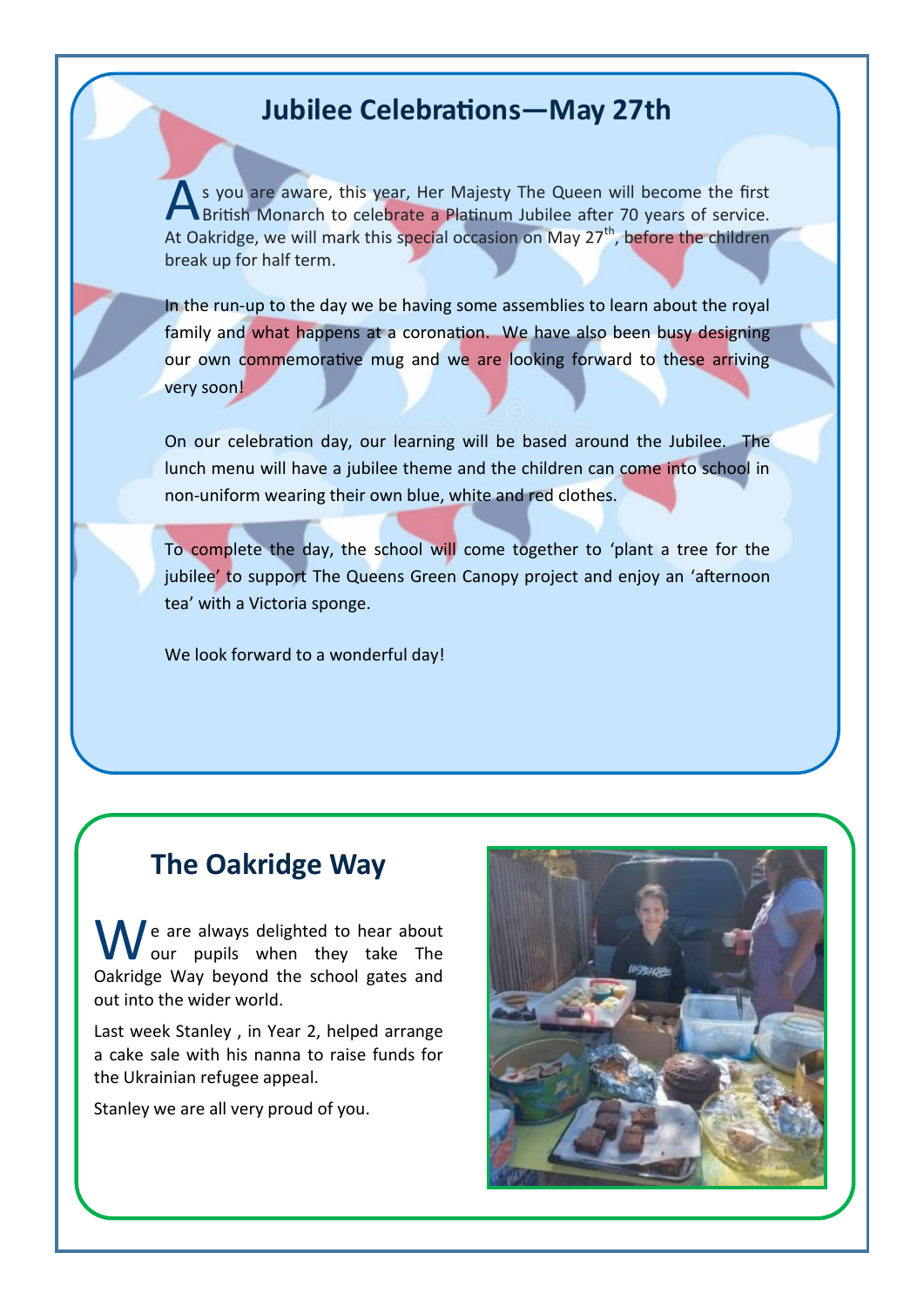### **Year Six Leavers Hoodies**

T his year we will again be giving the children in Year Six the opportunity to order a leavers hoodie as a reminder of their time at Oakridge.



If you would like to order a hoodie could you please complete the ParentMail form stating which size you require and make payment via ParentPay by Friday 27th May.

Each child's name will appear within the number 22 on the back of the sweatshirt. We are aware that some children like to shorten their name so we have put an additional box on the form for you to state how you would like your child's name to appear.

Sweatshirts will be delivered to school before the end of term.

## **Reception Visit to the National Space Centre**

A s part of their learning about space, Reception children will be visiting The National Space Centre in Leicester, on Friday 20th May. The children will tour the Space Centre, visit the Planetarium to learn about the moon, stars and night sky and also take part in a workshop with Astronaut George.

We will be leaving school at 8:30am prompt, therefore we request that children arrive at school by 8:15am. We aim to return to school at the slightly later time of 4.00pm.

Children will need to wear their school uniform and bring a packed lunch with them. Could we please ask that this is put in a backpack so that the children's hands can be kept free.

If you wish to order a school packed lunch could you please complete the form which has been sent out separately via Parentmail.

The cost of the trip is £29.00 which can be paid for via your ParentPay Account.